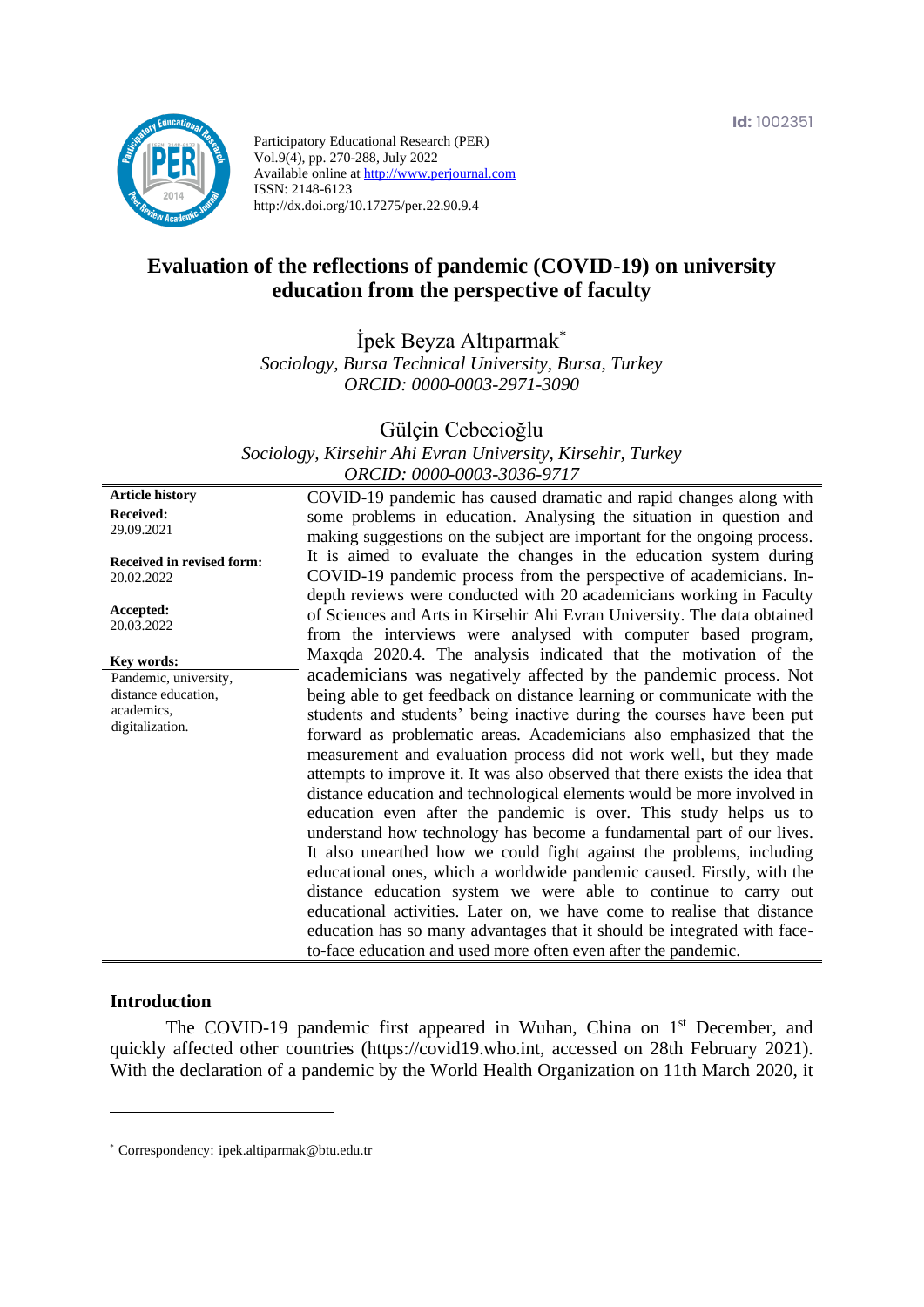was deemed necessary to start a global struggle. With the epidemic, a new world order has begun to emerge. In the new world order, the most fundamental issue has been to meet the health and fundamental need with the new normal (Egger, et al. 2021, p. 1; Gerard, et al., 2020, p. 282; Imran, et al, 2020, p. 97).

Countries have experienced changes in macro, mezzo, and micro scales during the epidemic. Many systems and institutions including education have experienced dramatic changes (Rashid and Yadav, 2020, p. 343). In order to narrow down face to face contact and to keep the epidemic under control, curfews have been imposed in many countries and the risk of getting infected has been tried to be prevented with the call 'stay at home' (Piryani et al., 2020, p. 28; Gautam and Gautam, 2021, p. 94).

When the schools are closed, countries with different levels of income use different distance learning methods including broadcast, online learning on such platforms as the conference platforms and learning management system platforms (Irfan, et al, 2020, p. 147; Tadesse and Muluye, 2020, p. 159; Dreesen, et al., 2020, p. 4-5; Wajdi, et al., 2020, p. 97). For exam,ple in most of high-income countries education was delivered online while some of them bound broadcast and online learning. Most of the upper-middle-income and the lower-middleincome countries also bound broadcast and online learning (Tadesse and Muluye, 2020, p. 159). On the other hand, in such lower income countries as North and Middle East Africa, education was delivered via television and radio; thus, resulting in not reaching all the students (Wajdi, et al., 2020, p. 97; Barua, 2020).

As for Turkey, after the first COVID-19 case was seen on 11th March 2020, face-to-face education was intermitted beginning from 14th March, 2020. In the first place, education was thought to be suspended for a few weeks period; however, distance education had to be applied for the whole fall semester. In order to ensure the continuity of the education and training activities, distance education was started up hastily and lessons were taught by using various online programmes (Zoom, Skype, Microsoft Teams, etc.) Distance education, an education method, was first used as a term in the 1700s. However, it is debatable what kind of reflections this system, which has become a valuable part education during the pandemic, will have in the past and future periods (Eken, Tosun and Tuzcu Eken, 2020, p. 115).

The reflections of pandemic on education should not be evaluated only through students. Educators were affected as much as students during the pandemic, and they were involved in the new adaptation processes because of the changes experienced. These reflections can be evaluated in different ways by the teachers and students who are the major parts of the education system. In this paper the reflections of the pandemic on university education were analysed from the view of academicians.

# *Literature Review*

### *Impact of COVID-19 on Education System*

Nowadays, distance education has become a system used for every education level (Gunawardena and McIsaac, 2013, p. 355). The term distance education was first encountered at Wisconsin University's resources in 1892, and it has been widely used since the 1960s (Bier, 2012, p. 316). Although the very emergence of the education system in its current sense coincides with the 1920s, it is known that it has a background dating back to the  $19<sup>th</sup>$  century (Clarke, 2020, p. 410). Distance education is a form of education in which the teacher and the student do not have to share the same physical space and these two parts are in different places (Gunawardena and McIsaac, 2013, p. 357). This type of education has brought some

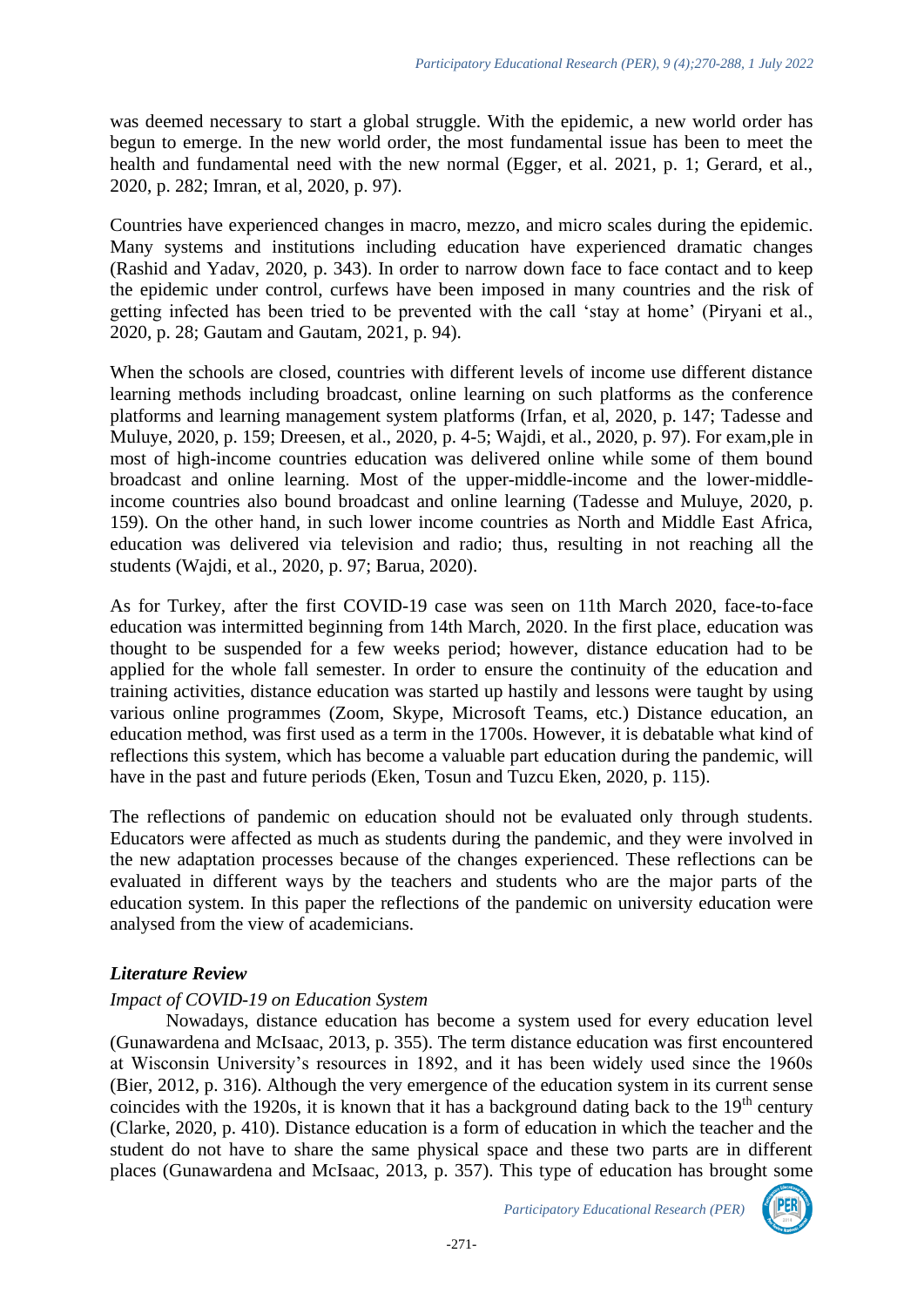advantages and disadvantages. The advantages of distance education can be listed as eliminating the difficulties in time, transportation, and many situations such as space, place, age, health status, physical disability and providing access (Adıyaman, 2001, p. 92). However, it may be disadvantageous considering the economic inequality experienced on a global scale, the lack of opportunities to have the necessary technological devices (phones, tablets or computers), paid internet network in many countries, the inability to get in touch with the teachers directly and decline in socialization.

In Turkey, distance education has been used and discussed as a concept from 1923 to the 1960s. After the 1970s, there are some attempts to implement it at the secondary level of education. Since 1980 and 1990, it has advanced at a level covering higher education and has become a widely used system during recent pandemic (Bozkurt, 2017, p. 86).

With the transition to distance education, there have been differences between universities. Although there was a more used infrastructure for the distance education system in some universities, it was the first time to switch to distance education in all universities, departments, and levels. The program (Zoom, Skype, etc.) and method (online, offline and both mixed) preferred and used in this application differ (Kurnaz and Sercemeli, 2020, p. 265- 266).



Figure 1. Universities' Transiting Distance Education Process, ([https://www.yok.gov.tr](https://www.yok.gov.tr/), accessed on 19<sup>th</sup> March 2021).

As of 3rd May 2020, there are 189 universities in Turkey, including 127 state and 62 foundation universities. In this context, when the data of the study carried out by High Education Board to analyse the transition to distance education with the global epidemic is examined, it is seen that 121 (64%) of 189 universities started distance education applications on 23rd March 2020. 41 of them, in other words 21,66 % of them, started distance education applications after 30th March 2020, that is two weeks after the suspension of university education. 25 of universities, in other words 13,2 % of them, started distance education applications on 6th April 2020. When the data examined more in detail, it is seen that more than half of the universities have transited to distance education applications in the very first

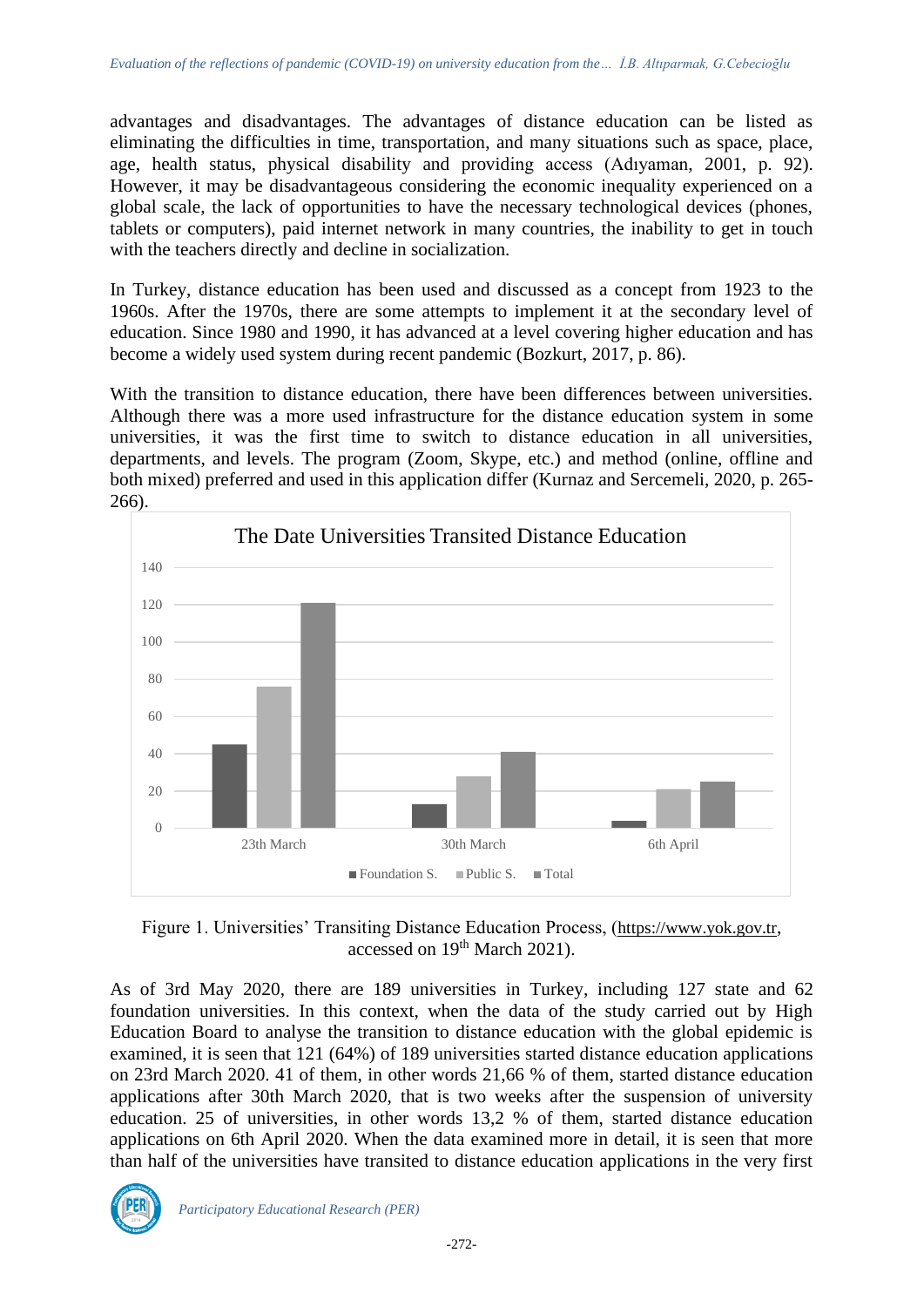

week [\(https://www.yok.gov.tr,](https://www.yok.gov.tr/) accessed on 19th March 2020).

Figure 2. Evaluation Techniques Used in Universities during the Pandemic, (https://www.yok.gov.tr, accessed on 19th March, 2021).

The distance education activities in universities have brought the problem of how to do exams along. The techniques universities have decided upon evaluation during the epidemic are online exams, assignments, projects and quizzes. Generally speaking, it is seen in Figure 2 that the majority of the universities preferred assignments (90%) and projects (83%) applications (https://www.yok.gov.tr, accessed on 19th March, 2021). Different studies have been carried out on distance education during the pandemic. While some of these studies see the pandemic as an opportunity to evaluate and question in terms of the new perception of education and use of technology (Sarı and Nayir, 2020, p. 970-971), some of them draw forth that it has increased inequalities in education (Başaran, Doğan, Karaoğlu and Şahin, 2020, p. 395).

According to the paper titled 'Academicians' Perception of COVID-19' conducted at Atatürk University in April 2020, academicians strongly agreed with the idea that epidemic spread from a virus that was produced and that the upper mind was managing the process, which would lead to a midlevel economic crisis in long term. Furthermore, they stated that they and their families comply with the epidemic measures at a very high level (Küçükkali and Çınar, 2020, p. 1650). According to Şen and Kızılcalıoğlu (2020, p. 250), in the context of the lessons taught during the pandemic period, the students found the lessons boring and they were not satisfied with the distance education system due to the interruption of socialization. It was also revealed that the students did not consider the advantages of distance education in terms of time and space concepts and were negatively affected by the process in terms of academic performance and motivation.

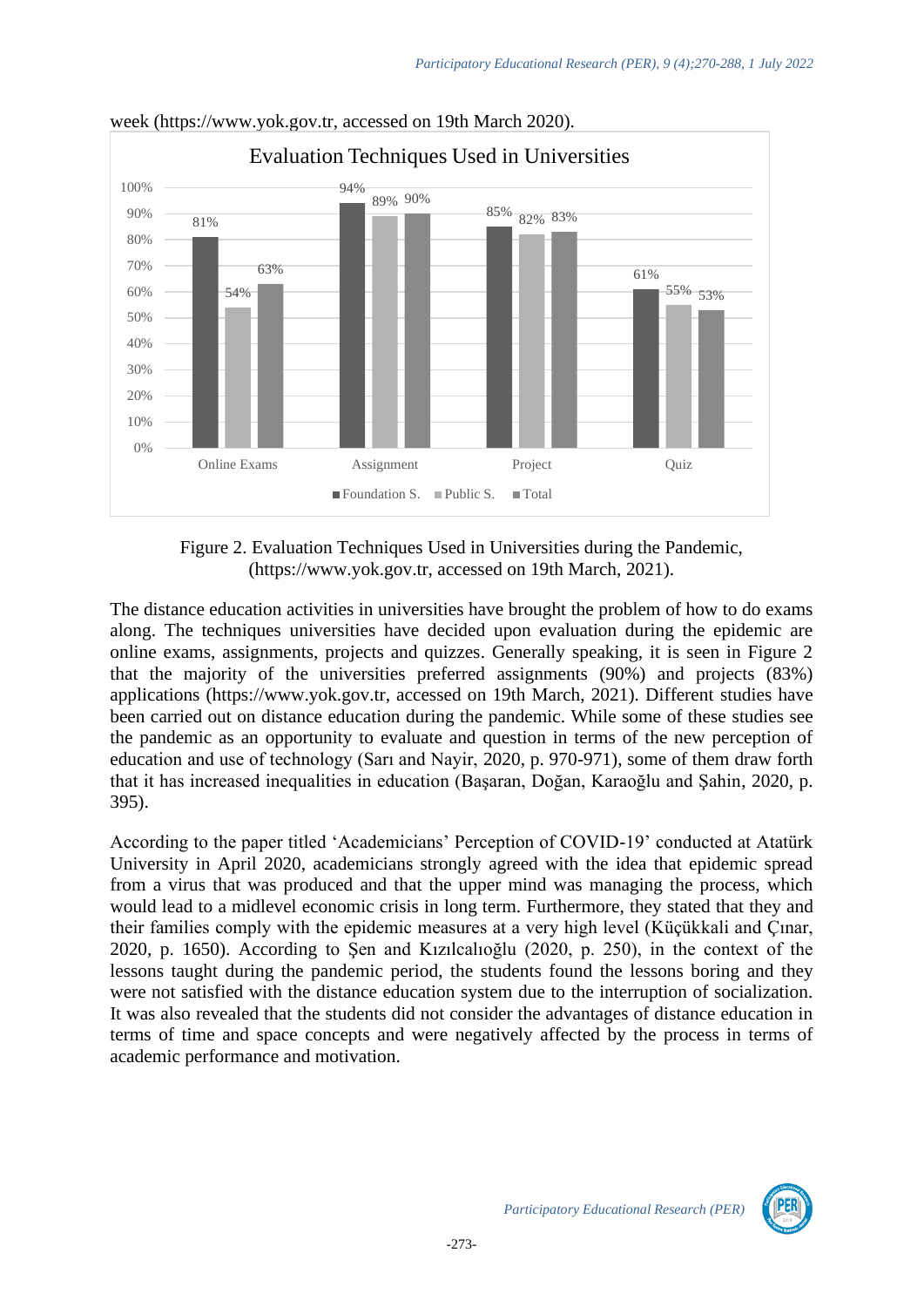### **Methodology**

### *The Scope of the Research*

The COVID-19 (Corona Virus) epidemic, which emerged in 2019 and affected the whole world in a short while, caused disruptions and changes in many areas, including the education system (Daniel, 2020, p. 96). Due to the epidemic, it was decided to suspend traditional education on 16<sup>th</sup> March 2020 in the field of education and different solutions had to be produced in accordance with the conditions at each level of education. Considering universities, the institutions that had distance education units the epidemic planned their educations programs in their own infrastructure and implemented them in a short time (Durak, Çankaya and İzmirli, 2020, p. 790). Carrying out the education synchronously and asynchronously in higher education institutions has undoubtedly changed the lives of the all stakeholders of the system and forced them to adapt to an education system that they have perhaps never experienced before (Zan and Zan, 2020, p. 1369). Plentiful research on the subject has revealed that students and teachers at almost all levels, including higher education levels, have had many positive and negative experiences in the process of adapting to the distance education system (Çakın and Akyavuz, 2020, p. 165; Hebebci, Bertiz and Alan, 2020, p. 279; Karadağ and Yücel, 2020, p. 190-191; Özer, 2020, p.1128). In this paper, how the COVID-19 epidemic has affected the education system in universities; in this context, the positive and negative experiences of distance education system in the academy have been tried to be found out via academicians' opinions. Due to ethical requirements of a scientific research, the ethics committee approval was obtained from the Social and Human Sciences Scientific Research and Publication Ethics Committee of Bursa Technical University, with the decision dated 31.12.2020 and numbered 2020-10/ 5 during the data collection process. The answers were sought to the following questions in the scope of the research:

- How has the education system been affected by the pandemic?
- How has the changing education system affected academic life?
- What are the positive and negative experiences of the academicians regarding the effectiveness of distance education system at universities?
- What kind of a process awaits the education system of universities after the epidemic from academicians' point of view?

### *Target Population and Sample*

The population of the research in Kirsehir Ahi Evran University and the sample is academicians working at Arts and Sciences Faculty. Kırsehir Ahi Evran University started distance education applications as a pilot scheme at Education Faculty within the scope of Ahi-community Competence Based Education Project (ACBEP) in 2018. The Big Blue Button software, used by the majority of the universities in our country, is used in the ACBEP system. With the onset of the COVID-19 (Corona Virus) epidemic, it was decided that all theoretical and applied courses would be taught via distance education over the ACBEP system as of 16<sup>th</sup> March 2020 in Kirsehir Ahi Evran University. Thus, in a very short time, it was possible to adapt to theve changing conditions and to prevent lack of communication between the academicians and the students.

The sample of the research is comprised of 20 academicians working at Arts and Sciences Faculty. The main concern in determining the sample as the Arts and Sciences Faculty is the inclusion of both physical and social sciences at Arts and Sciences Faculties. In other words, in this faculty, where both theoretical and practical courses are taught, it was possible to compare the experiences of academicians regarding distance education. In order to determine

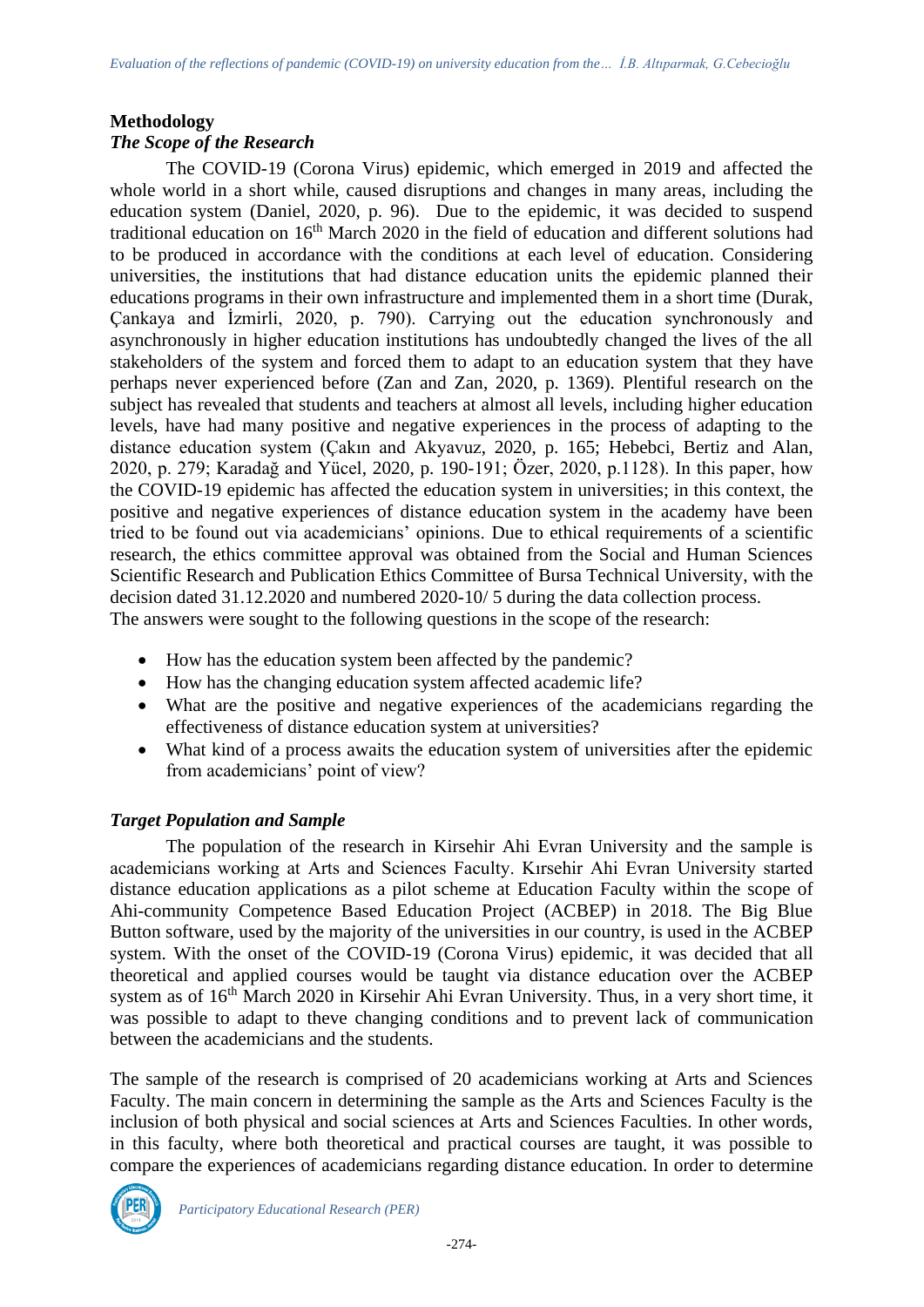the participants, maximum diversity and criterion sampling methods were used. The main purpose of the maximum diversity sampling method is to find out the common aspects of different situations. This sampling method enables to evaluate the diversity of a situation altogether (Yıldırım and Şimşek, 2016, p. 20-21). Totally, there are 12 departments, 4 of which are in the field of physical sciences and 8 of which are in the field of social sciences at Kirsehir Ahi Evran University Arts and Sciences Faculty. In this context, it was aimed to include participants from almost every department for the research. Therefore, it was possible to determine the points where the distance education experiences of the academicians from different departments differed and show similarities.

Criterion sampling method was also used to determine the participants of the research. Criterion sampling method enables to determine situations according to predetermined criteria (Neuman, 2007, p. 322). The qualification taken into consideration within the scope of this research is that the participants have taught at least one semester via the ACBEP system. Since there are departments that do not have active students in Arts and Sciences Faculty, the academicians were expected to have given lectures for at least one semester, regardless of their academic titles.

### *Data Collection Tools*

The data of the research were gathered from in-depth reviews with 20 academicians working at Ahi Evran University. The interviews were conducted in the participants' offices using masks and in accordance with the social distance rules. Based on voluntariness principle the interviews were audio-recorded with participants' knowledge. In this context, 19 of the participants agreed to the audio-recording of the interviews. The answers given during the interview with 1 participant, who did not agree to have their voice recorded, was noted down. At the end of the interviews, the audio-recordings and notes were transferred to word files in computer environment. The 1 participant who did not want to be audio-recorded during the interview was contacted again when some parts were felt to be missed in the notes and asked to read the whole interview again. Due to confidentiality principle, real names of the participants were not used, and instead abbreviations IA1 (interviewed academician 1) and IA2 (interviewed academician 2) were resorted to.

### *Data Analysis*

There are two basic strategies in the analysis of the data collected in the qualitative research process (Bryman, 2008, p. 539); analytic induction and Grounded Theory. In the coding process of the analysis phase of the research, while some researchers follow an inductive path and form a category based on the data, some researchers have some predetermined themes or categories and create sub-categories (Kuş, 2009, p. 23). In this study the analytical inductive approach was adopted as the qualitative data analysis strategy.

Grounded theory, which is a both research model and an analysis technique, was also used in the analysis of data gathered from in-depth interviews. The fundamental purpose of grounded research is to create a theory as a result of a research (Kuş, 2009, p. 23). The questions prepared around certain themes were directed to the participants without any order and were coded and categorized during the data analysis phase.

*Maxqda Plus 2020.4* computer program was used in the analysis of the data. In the program, data were coded in open, axial and selective coding stages (Kuckartz, 2014, p. 70). In open coding, the data were read line by line and grouped according to their similarities and

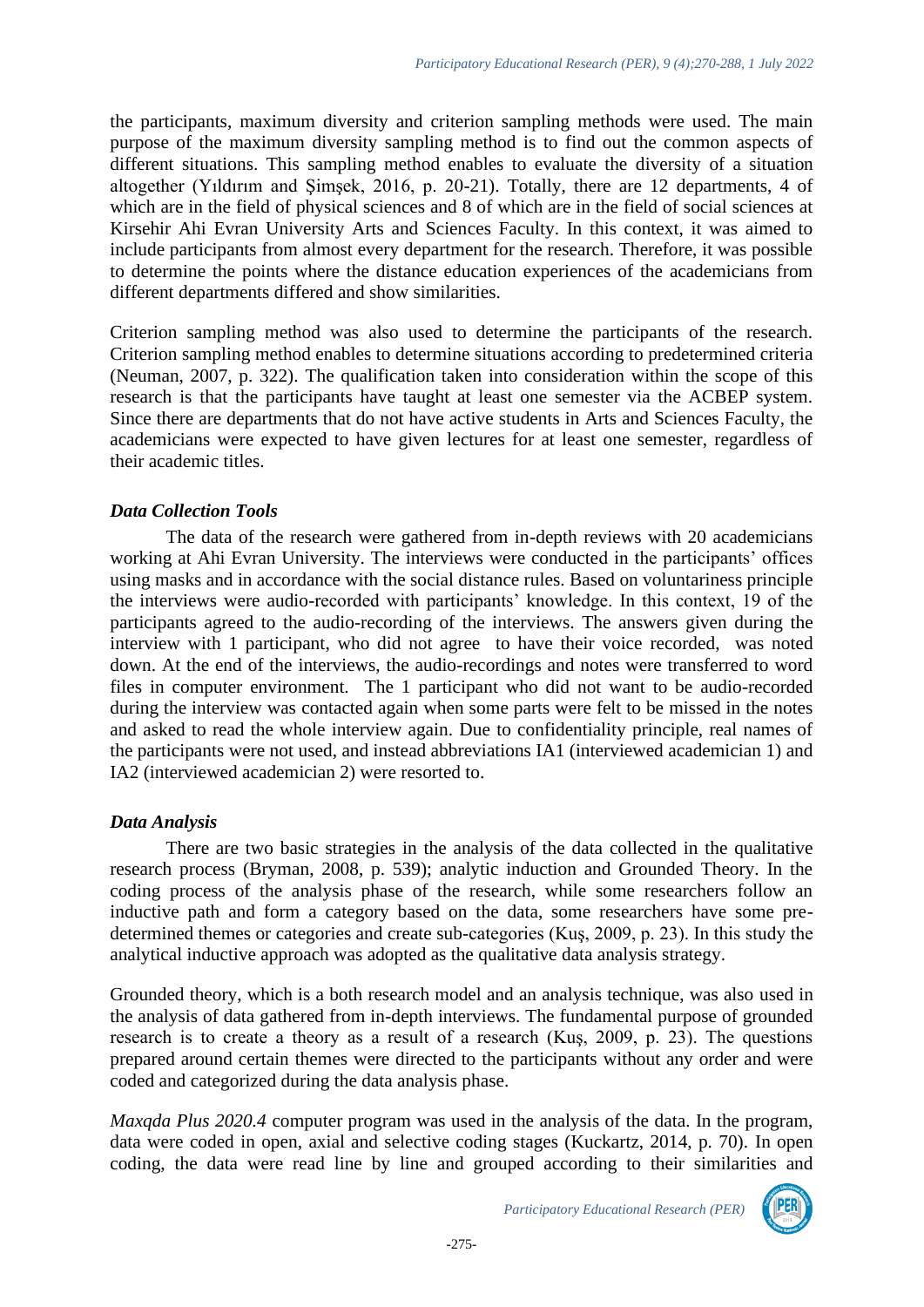differences. In axial coding, these data grouped according to their similarities and differences were associated with each other within the context of the research problem. In the final step selective coding, the primary question sentences of the research were associated with the axial codes in the previous step. Eventually, the themes of the research were assigned through the relationship between selective codes.



**Figure 3.** Themes

All in all, these five themes, obtained from the participants mostly and mainly emphasized in the interviews, have enabled us to make sense of and interpret the reflections of the COVID-19 pandemic on university education.

#### **Results**

Distance education, emerging as a requirement of social isolation, which is among the first and priority measures in the fight against the COVID-19 (Corona virus) epidemic, has an important place in terms of continuing and supporting education. On the other hand, as many countries have been caught unprepared for distance education, it is obvious that the system has brought some problems and obligations along with it. In the context of this research, 5 themes, in other words problems and obligations, are assigned as a result of data gathered from the interviews with the participants.

### *Theme 1: Psychological Obstacles*

The measures taken to protect against the epidemic brought a very difficult process with it. While people try not to get infected by protecting themselves from the epidemic, they are exposed to many social restrictions. This situation causes many psychological disorders, especially fear and anxiety (Bozkurt, Zeybek and Aşkın 2020, p. 304). In this study, the first and foremost issue that the participants focused on was the psychological impact of the epidemic on both students and academics. Some participants stated that with the epidemic, there was a significant loss of motivation in many areas, especially in education:

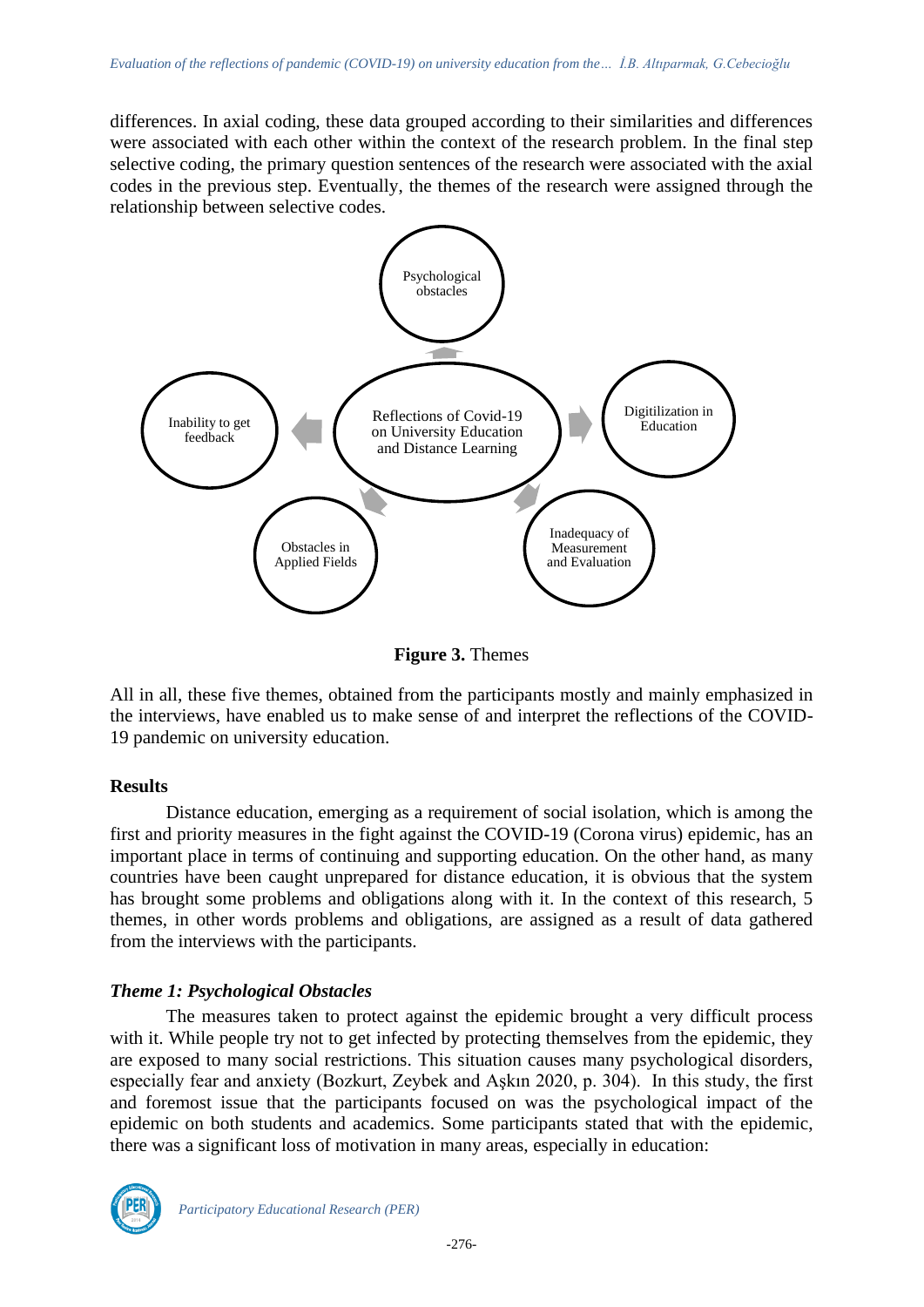IA1: Negative… I can say 'motivation'. So, motivation, in the beginning... It's difficult for home-office workers, isn't it? You can imagine its difficulty, right? So, you're home. You're having a very comfortable time. But suddenly you say that you have a class and you have to attend the class in the same room where you play. Even these physical conditions are one of those difficulties in motivation for that class.

IA16 also stated that with the epidemic there was a significant loss of motivation in students as follows:

First of all, all the motivation was lost. S/he didn't have any motivation anyway. It's completely lost. The students weren't studying properly anyway. They got used to this distance education issue… You'd force a student to take an exam at a school s/he had never attended. You'd take a test on something that you didn't understand. This isn't acceptable. When this didn't happen, the students eased off a lot…

Moreover, some participants stated that this loss of motivation in students will have negative consequences in the long run. For example, IA5 thinks that students, going to universities especially in rural areas, will begin to question the existence of the school with the epidemic. According to the participant, when face-to-face education has started again, students, inevitably, will have a perception that they were able to learn the same thing in the distance learning. So, there is no need for formal education in universities that cannot offer sufficient social opportunities to students. For this reason, the participant emphasized that it would be appropriate for small universities with limited social opportunities to take precautions regarding this issue in the context of post-epidemic education processes.

As for the points the COVID-19 have caused academicians to lose motivation, it has been observed that the inability to be mentally comfortable has produced negative effect on academic studies although social isolation and the transition to distance education have slotted in for academic studies. In this context, IA6, stating that he had an administrative duty and had to come to institution regularly, thinks that the process caused him a loss of motivation and negatively affected his performance:

So, could it actually be considered an opportunity? Yes. But of course, you also need to be mentally comfortable. We have to come to the institution because we're also administrator. Even though we keep the social distance with the people here some friends around us were kept in quarantine. I think this uneasiness affected our work performance a little bit negatively.

IA8 also stated that his psychology was negatively affected by constantly trying to protect himself during the epidemic and he could not study efficiently. The participant also stated that the lack of workload as before the epidemic caused a loss of motivation with the following words:

…Or psychologically it happens in society in general. Your willingness to work declines a little. This is a fact. I mean the more your load increases, the more your work performance increases. On the other hand, the less your load decreases, the less your work performance decreases. Even if you have a heavy load, you try to find an opportunity to work. But you see when you get rid of these loads, your desire to work also decreases…

Similarly, IA19 stated that there have been significant changes in her daily routine with the

*Participatory Educational Research (PER)*

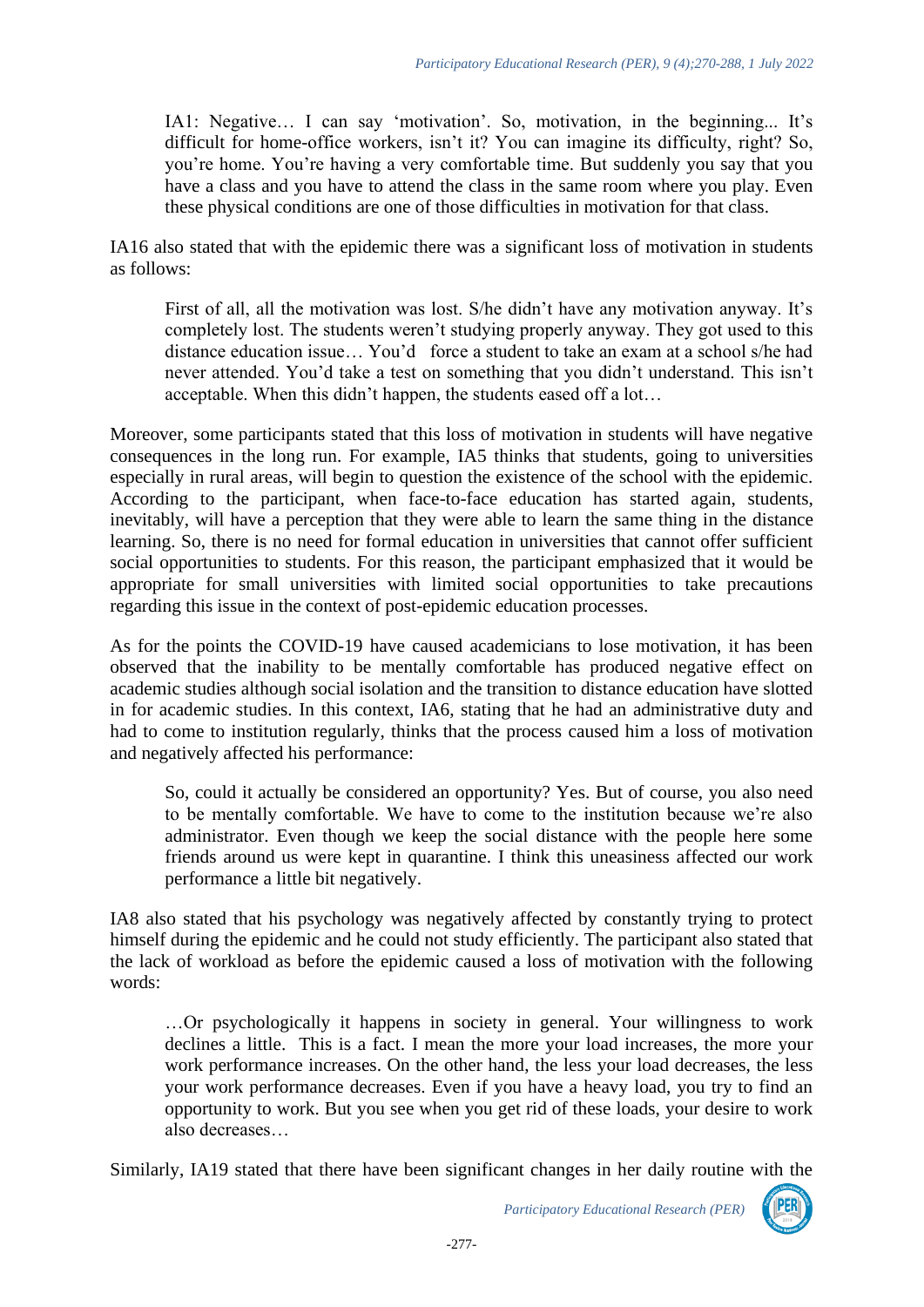epidemic; she thinks that this has had a negative impact on her academic studies:

… I'm not usually working much. I used to work better at school. I guess it may be the same for most women… It seems as if the housework is more important than university. So, housework has come forth... Therefore, I feel like a housewife who gets paid. You know I get a monthly salary... But now I know that I am home. Thereupon, I have a tendency to postpone everything thinking that no need or rush to do it now, can do it later... To be frank it is not very productive in terms of academic studies for me right now.

Based on the statements of the participants, we can conclude that the epidemic has caused a significant loss of motivation. It is generally thought that there is a decrease in the students' interest in the courses with the distance education system. While this situation hinders students from getting sufficient knowledge and skills during the epidemic, it causes a concern that the same problem will be faced after the epidemic. As for academicians, although distance education system seems to create more time academic studies, it is thought that such situations as high fear and anxiety caused by the process prevent this time from being used as efficiently as desired.

### *Theme 2: Inability to get feedback*

From the data obtained, it was observed that academicians focused mostly on the distance education system only allowing one-way education. To put it more clearly the academicians think that they teach their lessons for a limited time in front of a screen without seeing the students and hearing them in terms of education process. Participant academicians stated that they could not receive feedback from students due to this one- way communication in the distance education system. Therefore, they were concerned about how much the students learned; more importantly whether it was learned or not.

IA7: … In the very beginning I had to use teacher centred instruction. Because we didn't know how it worked. Of course, when there is no eye contact during these verbal expressions, you yourself get bored at some point. So, is the other person listening or not? When you tell, can you get a confirmation or not? It had its problems. You are talking to a screen. Sometimes you wonder if I'm talking nonsense. You have to check the screen from time to time.

IA12: The most difficult thing for me to teach as if there is no one listening to me. Because there is a communication process when teaching a lesson. Making eye contact with a student… Asking or answering a question. This is a habit that has been built over the years. Apart from that lecturing as if you are teaching on a blank board. This is of course difficult…

IA14: The biggest problem with distance education is the lack of communication with the student. We cannot interact… When we look at it from the point of the students, how can I say? I think it is like listening to a fairy tale. It is also boring for us. Why? You are asking questions. But you do not get any answers. You cannot tell whether the student has learnt or comprehended.

Moreover, some academicians stated that due to this lack of communication in the distance education system, students do not attend the class even though they appear online:

IA9: Class participation for example… 30 people seem to be attending the class there.

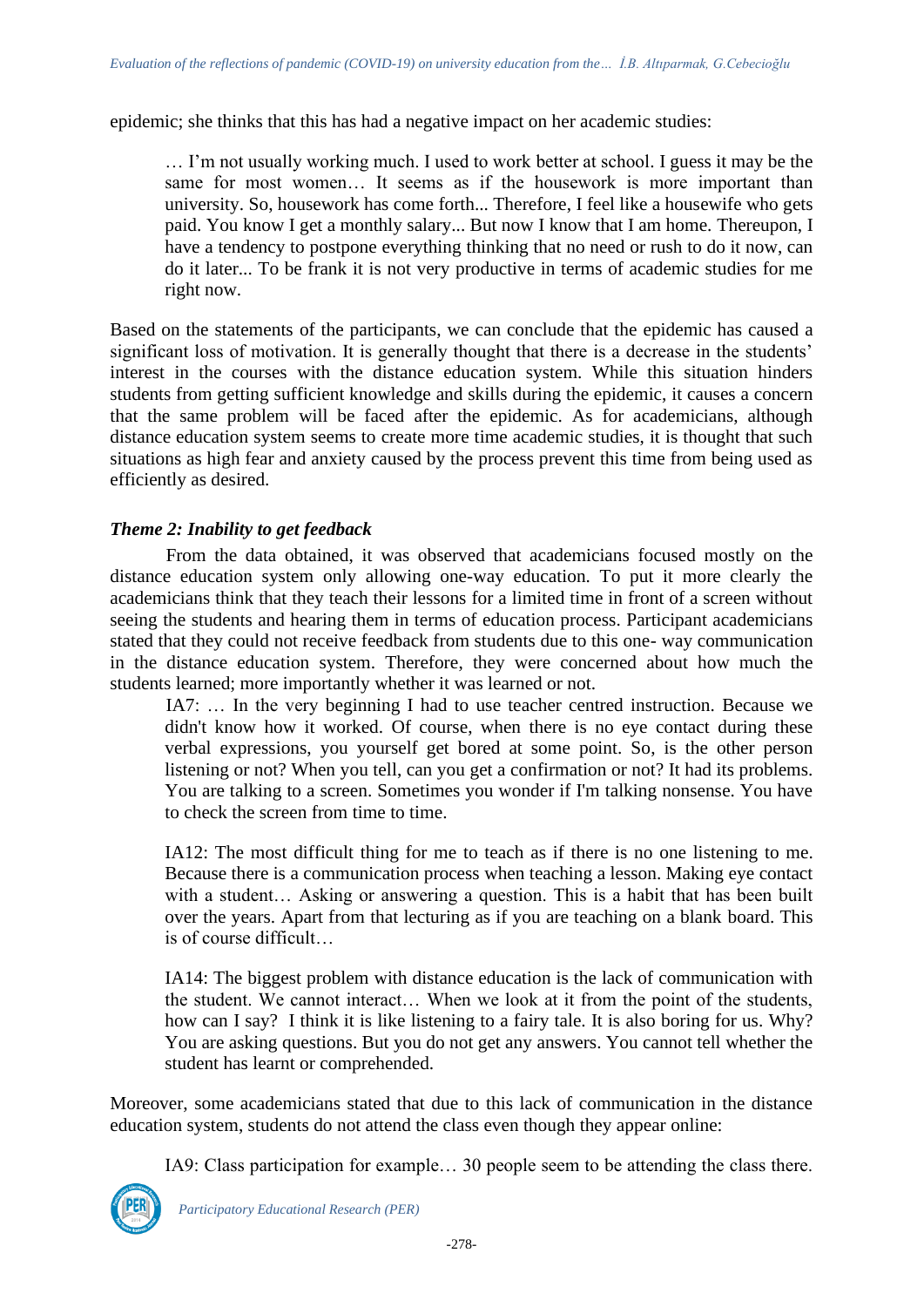Let's assume that I say Ahmet, are you here? Ahmet is not. Ahmet has opened the system and gone. In other words, Ahmet does not listen to the lecture and does not do anything. Put simply, he just logged into the system because we take attendance, he left the system open and disappeared. So, we do not know how many people are actually listening to us.

IA4: … And observing the students is very, very important. Unfortunately, we cannot observe the students. They can only see us… It is very tragic, but unfortunately the reality. We cannot follow whether our students listen to us or not. Because even though they appeared online there, we can see from their WhatsApp status postings in the later process that they were actually stuffing grape leaves. They only seemed online during the course or entered the system because the system takes attendances. I mean, I have had students that I have certified this.

The participant IA4 also stated that she was trying to make her students more active in her classes in order to avoid this problem. To put more clearly, the participant gave performance assignments to the voluntary students in her classes giving them opportunities to make presentations. In this way she helped other students to take active roles in the lessons. It was also concluded that some other participants complaining about the same problem produced solutions in their own ways:

IA19: Well… At first, I thought that students were not listening. I also thought that they were leaving the system open and not listening to the lesson. But now I am checking it too. To make joke I ask them whether they are here and to write that they are here. Later on, they write 'I'm here', 'I'm here' one by one.

Some participants stated that with such arrangements as seeing the students and checking IP made in system this problem could be overcome:

IA10: We should be able to see the students. When I ask the students to show their books, the students should be able to show their books. Or are there any students in system listening to me actively? I have experienced all of them. I ask students a question. But there no students and answers. Opened the system and gone.

IA8: We are having lesson. You see 60 or 70 people online in the system. Someone asks a question. I have come across a lot. I answer. There is no student. He asks a question. Normally s/he seems to be in the system. However, it is not clear what s/he is busy with or where s/he is actually. I mean those who have left even before we answer their questions. We do not have a chance to see them. Is s/he really with me or not? As I always say we are giving lesson to the screen. I mean I wish we could have an opportunity to check students' IPs and see whether they are actually in the system.

As can be seen, the distance education system in higher education falls short of mutual interaction. This situation, first and foremost, hinders the feedback phase of learning activity. And almost all the participants complain that they cannot understand how much of the subject has been learnt since they cannot receive immediate feedback from the students. Moreover, it was stated that the fact that instructors cannot see the students are abused by some students. To put it more clearly, the student opens the system during the lesson but does not follow. As a result, participant academicians are trying to find solutions for this issue which poses a serious problem for the main purpose of educational activities. Some academicians think that

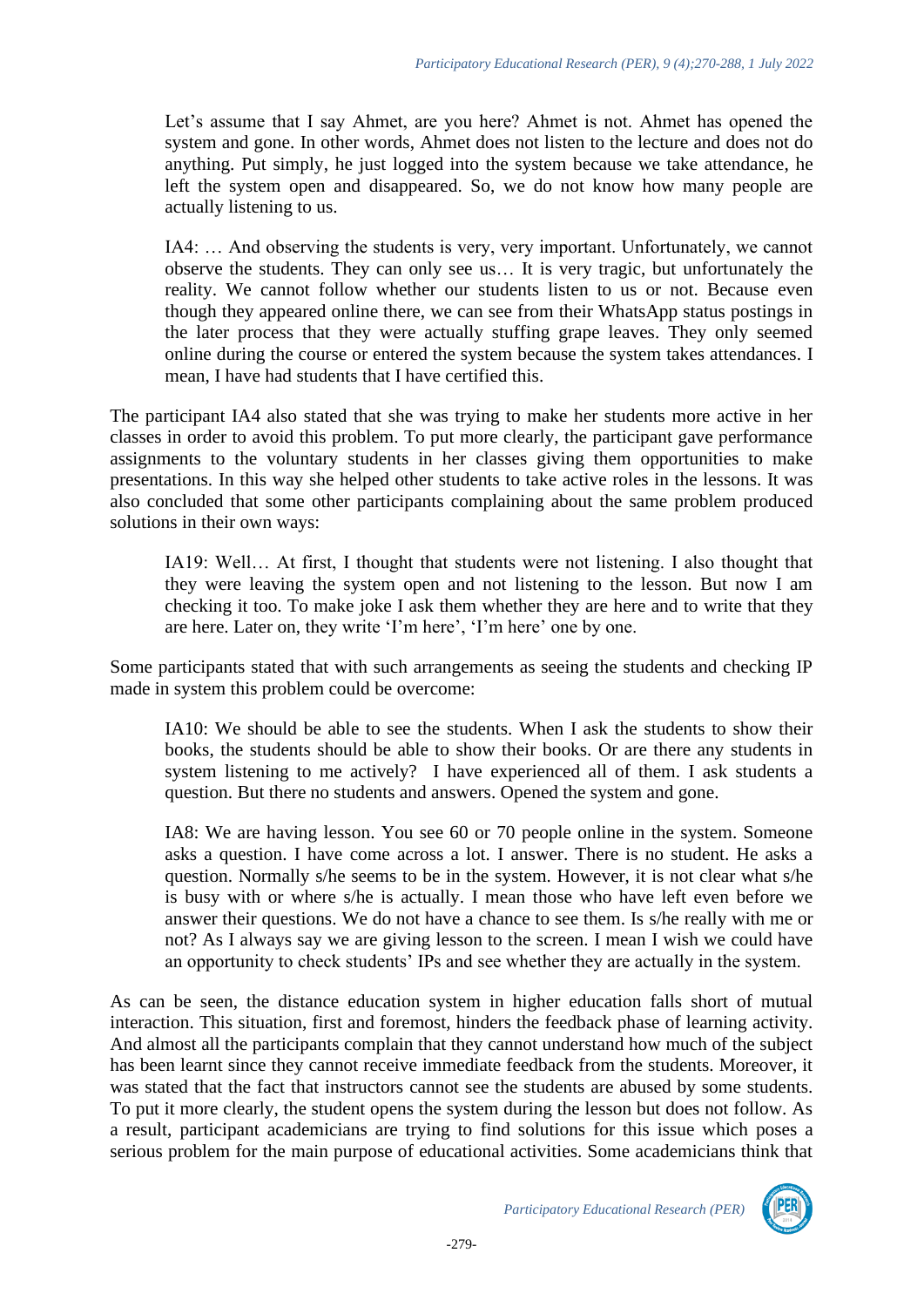these problems can be overcome with some changes made in the system.

### *Theme 3: Obstacles in Applied Fields*

Research on the distance education system has revealed that one of the main problems of the system is the inability to provide practice and theory together (Koçoğlu and Tekdal, 2020, p. 539; Yılmaz İnce, Kabul and Diler, 2020, p. 343). Piryani et al. (2020, p. 30) stated that as for medical schools in South Asia one of the challenges had to be dealt with during pandemic was applied lectures. The students were assigned with projects, or they tried watching online physical examination videos.

In this study, it was observed that academicians working in both social and physical sciences complained about the same problem. Firstly, starting with the problems experienced in the field of social sciences, it has been stated that language courses that require mutual interaction between the student and the academician cannot be taught effectively and efficiently in the distance education:

IA1: It is not very important for students to turn on their cameras, but their voices… For example, I teach language. It has to be reciprocal. I am on my own… I have a few lessons that I will tell you I do not need many answers for some of these lessons. But there some lessons I teach language. I need my students talk too. To cite an example, the thing that they do not have microphones there is true for some. For the others, this may not be true. I cannot know it for sure. Frankly this has challenged me a little.

IA7: When we were in the classroom, we were reading a text in Arabic letters. You could see where the students did mistakes there. But in distance education, when I load the Arabic letter text to the system and ask the students to read it, first of all, I hesitate to choose whom to read. If he cannot read there, it is a waste of time for all of us in forty minutes. What are you doing in this situation? You are displaying the text first. Then you are displaying the punctuation. Then you focus on the words in it. IA10: We ask the student to come to the blackboard and have the student write. We do not have such an opportunity. So, for example, we start with old-letter text. We cannot

have the student write the old letter text. We cannot print, we do not have such an opportunity. In other words, our lesson has a reading, an old-letter text, a writing phase. In the writing phase, the student gets up. It is written in old letters. That's what we can't do.

In distance education system, in terms of some disciplines of social sciences students cannot go to the field or visit museums. This situation prevents students from learning the lesson by experiences, therefore, reduces the effectiveness and efficiency:

IA2: … Even if it isn't directly applied like a laboratory lesson… We spend some time outside with the students. At least we try to make them have environment experiences. But unfortunately, we didn't have the opportunity to do this. Therefore, I think that it has a negative effect on my own courses and my own science.

IA11: For example, I was taking my students to the museums once a week when we were in the term. That visual of Ancient History… Every science, every department has its own specific literature. Therefore, this literature was easier for students to learn in face-to-face education. I had hard times explaining these to the students.

It has been stated that in the distance education system, which has been compulsory with the

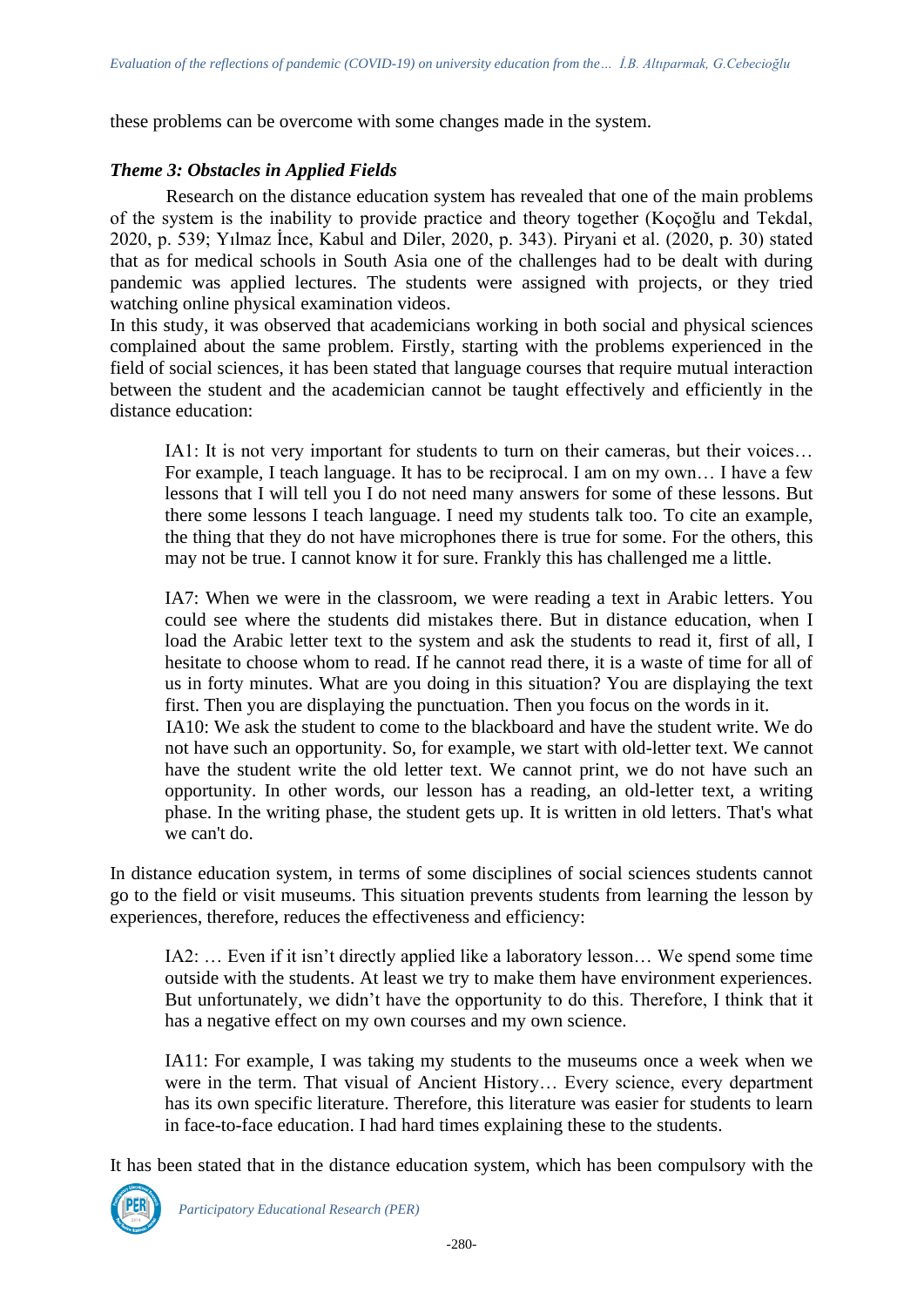epidemic, difficulties have been experienced in physical sciences:

IA3: Mathematics is not a laboratory-based discipline. But it is abstract. No particular material is needed. I mean there are some courses in the medical faculty, they are still done face to face. Maybe they get less students. They're doing a group. Mathematics is not like that. But as I said, when you are face to face with math like this, maybe you teach something, albeit a little. But you are teaching from afar. The student does not understand or perceive what you are saying.

The participants also stated that they had difficulties especially in laboratory courses:

IA9: To speak for my own department, you need to analyse a circuit. You have to mention about one circuit at a time… For example, I applied the following method in those circuits. I had a practical course. I told the students that everyone should make a circuit like the optional circuit I made and make a video of it for 2 or 3 minutes. Everyone sent their videos. And I examined it. Did he implement that application? Did he do something experimental or not? I had the opportunity to see him...

In physical sciences, it was observed that there were problems especially in the lessons that required solving problems using the blackboard. In this context, IA16 experienced that teaching was inefficient by directly explaining the lesson in terms of the discipline he studied:

…We also have seminars. It was my own student's seminar. Last year… When this happened for the first time, my student had a seminar. My student just told. We have an associate professor. He said that 'I understand the students better now'. He didn't understand anything from what the student said. Because that's my field. The student explained this. I understood, but did the listeners understand? He didn't understand. It'd already gone so fast…

Participant academician has found a solution in order for his students to learn better in their classes as follows:

…I prepare my notes by myself. After preparing it, I share my screen by opening blank pages at the same time. I mean I use my tablet like a board. The students can see what I have written. In other words, it is not much different from real classroom environment, but we pass a little faster… So, we can now teach our lessons slowly, as if we are talking on the same board on a tablet.

IA8 and IA9 also tried to increase efficiency in their lessons by using the blackboard with the help of a second camera:

IA8: … For example, we will solve a problem. I put the board over here. I attach a second camera. Because sometimes it doesn't help if you tell them directly through ppt. In other words, you have to solve the problem somehow, at least, or you have to show certain steps. If you say that you do this and get this result, the student does not understand. After that, we go to the blackboard. Via a second camera…

IA9: … It's like creating a real classroom environment. It's like talking in class on the board. We are teaching on the board. Here we prepare PowerPoint presentations if necessary. For example, I upload videos that I have found online about the issue. Videos, images…

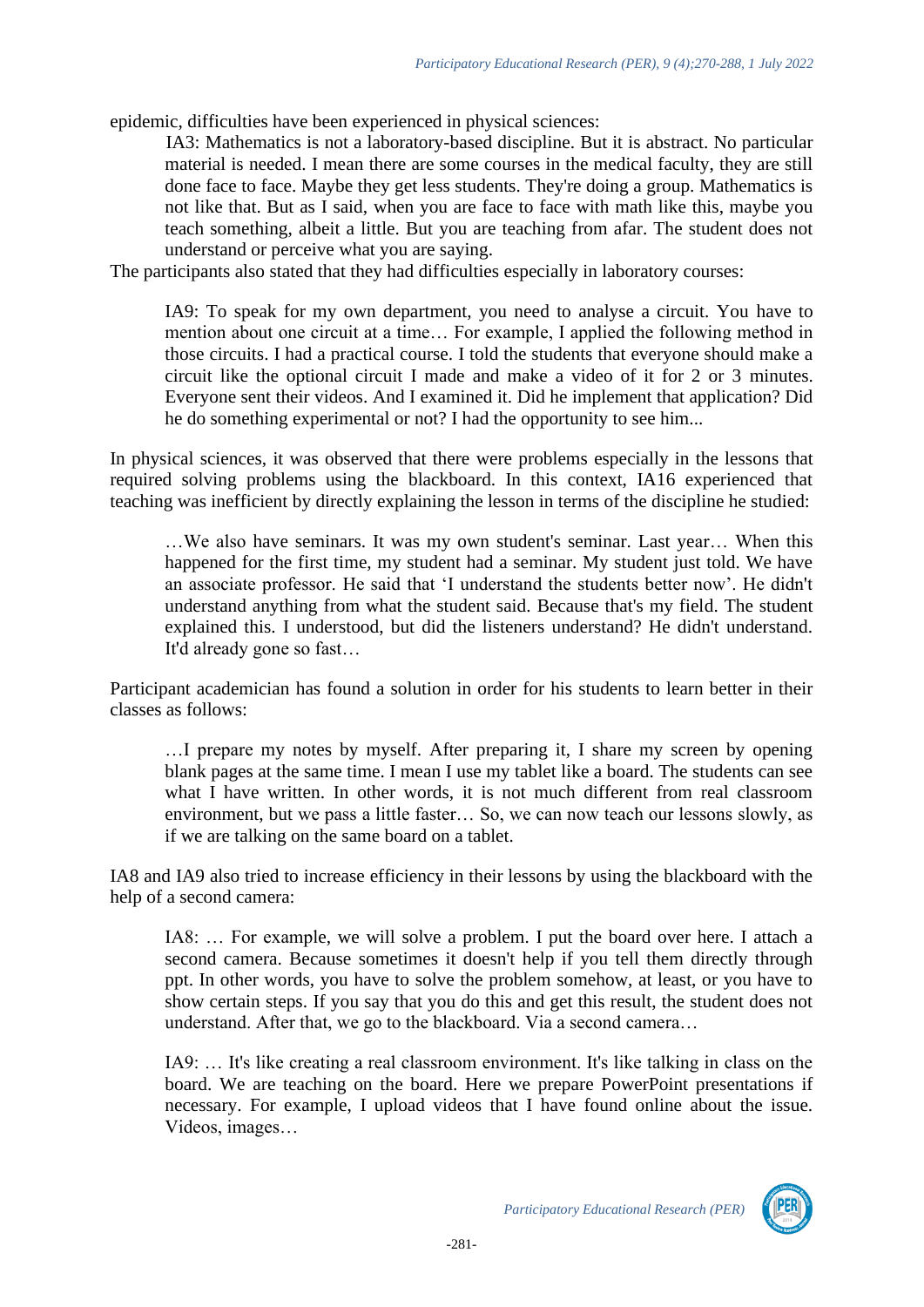#### *Theme 4: Inadequacy in measurement and evaluation*

One the major impacts of pandemic and closure of the educational institutions is on assessments. According to Tarkar (2020, p. 3814), various errors were reported in online measurement tools in India. Moreover, Tadesse and Muluye (2020, p. 163) emphasized that laboratory, practical, and performance tests were difficult to conduct online regardless of the countries' level of development. They also stated that cheating and plagiarism were the biggest problems they faced up with.

In this study, we have also noticed that there has been a problem in terms of measurement and evaluation in distance education in our country. Some of the academicians participating in the research give performance assignments, and some carry out the measurement and evaluation process with exams. From the interviews with the participants, it was noticed that there were questions about the efficiency of both methods and that they created problems in themselves. Plagiarism is seen as the most important problem related to the measurement and evaluation made over the performance assignment. In other words, the students copy-paste their assignments from the website without doing any citations:

IA12: … In some cases, we feel that the homework we give has not been done by the student, but by others. Some students are already saying that: I did it with my sister. I did it with my wife. I did this homework with my Literature teacher. We have such problems. Or we have such a problem as copying the source directly and not using any sources while doing it. Let's say s/he copies that part of the book as it is. Or s/he can copy the side of the PDF and send it to us as an assignment...

In the examination system, it was also noticed that the participants used open-ended and multiple-choice questions. The main problem with the exams in which open-ended question applications are used is that students give the same exam papers by getting answers from each other:

IA3: … I even have a son who also has a class in college. While he was reading the papers, he realized that the student got it from his friend, he didn't even change his name. Someone else's name. He said he realized that this paper belonged to Ahmet by comparing their writings. Or I read all of them, one of them was left without a name. But you know the number of the students entering the exam. I compared the papers with the previous ones, and saw this paper belonged to this and that. Now there are such problems.

IA4: … I think exam papers should definitely be analysed with plagiarism programs like Turnitin. Because the brightest student in the class answers the questions. That student distributes it to others via WhatsApp or other apps. You look and you say that you have read this sentence 2 minutes ago. Only the incoming papers name, surname and number are different.

Finally, the participant IA14 stated that he measured the students using the online test technique. The participant stated that the system gave the student a chance to return to the previous questions; and he experienced that this also causes cheatings. Students could share answers with each other from their WhatsApp groups. After discussing this situation with the ACBEP coordinators, they ensured that the questions could not be returned in the system and the order of the questions were changed for all the students, and they put the final exams into practice in this way. The participant underlined that there have been important differences with these minor changes made in the system.

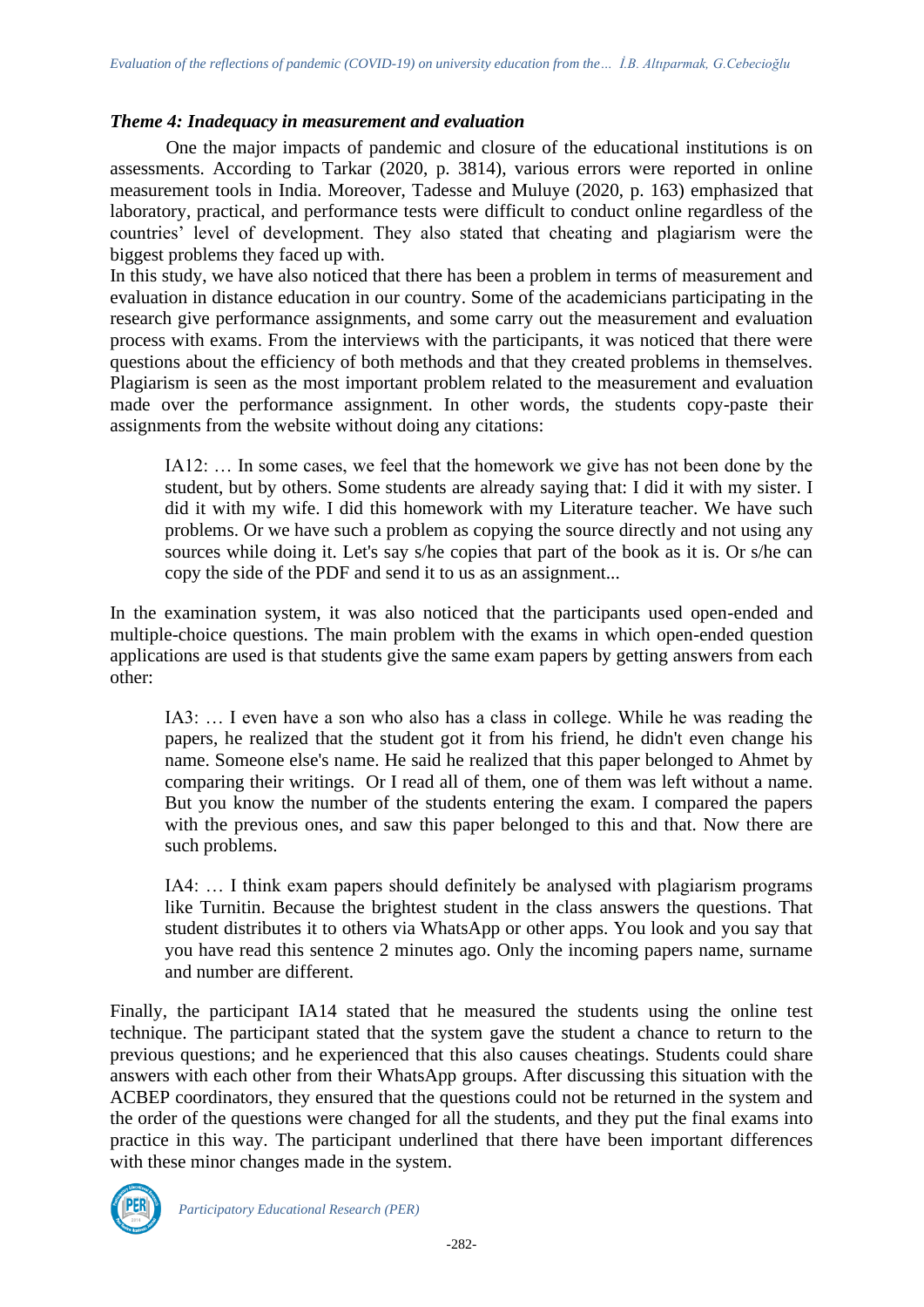#### *Theme 5: Digitalization in education*

Based on the experiences gained in the process with the COVID-19 epidemic, it has emerged as a necessity to use technology more effectively in face-to-face education after the epidemic, to plan the lessons combining face-to-face and online; as a result, to keep the distance education system alive and to carry out studies to directly switch to distance education in case of an emergency (Yıldırım, 2020, p. 9). At this point, it was seen that the academicians who participated in the research thought that digitalization in education should be given more weight as a solution proposal for the post-epidemic normalization period. Some participants argue that the issue of digitalization in education should be evaluated in terms of making education richer:

IA13: … By analysing what the pandemic has necessarily brought us at work… I mean enriching education further, maybe making libraries more functional in the virtual world… Virtual encyclopedias and libraries have been a source for both children and us. In other words, it is our wish that this virtual world will be used both face-to-face and materially. I think they should be used more...

According to IA7, it was realized that the concept of distance disappeared with the distance education system. The participant exemplified how this awareness can be turned into an advantage after the epidemic as follows:

It showed us that a combined education system with distance education in some areas should come with classical education… It showed that knowledge is not far away, and it is very nice in that aspect. And it may need to be used now. For example, I think there can be a pool of knowledge of the experts of the field in the lessons. Or there may be a repository of data on specific topics related to that topic. For example, people who have good work in the field may give video conferences. These can be used in a broader sense... In the same course, the student can complete the course by seeing, for example, three or four different teachers in that semester...

The participant IA17 stated that the most important advantage of distance education is the 'time' issue. She thinks that the time constraint in face-to-face education can be eliminated when blended with distance education:

But online education also has its own advantages. Time especially. If everyone can arrange a common time for the students, a time when they are at home, maybe for discussion when the time is not enough in the classroom. It may be possible to move it to the online platform. It's not about teaching the course completely online, but the activities outside the classroom, such as seminars...

Another participant IA20 evaluates the issue of 'time' in education from a different perspective and argues that the education system will necessarily be transferred to the digital environment due to the increase in people's occupations in today's societies:

I believe that education will change after the epidemic. Distance education will be adapted to formal education. In the long run, I think that distance education schools will increase. Because today's societies are societies where people's occupations are increasing. That's why it's getting harder and harder to find time. Depending on this process, I think that distance education systems will become widespread in order to save time devoted to education. In other words, people will want to determine their

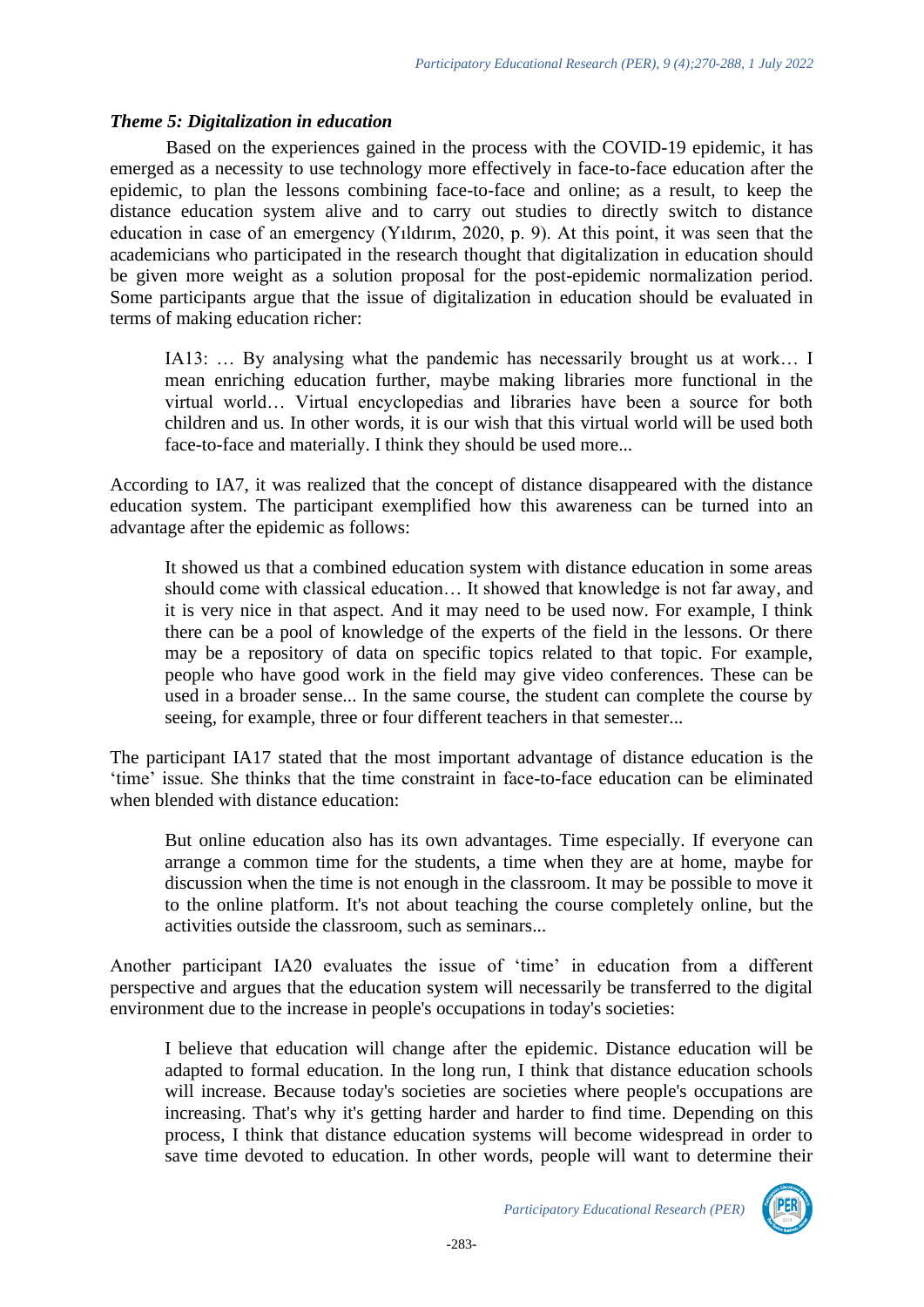lesson programs according to the occupations in their daily lives, not according to the program of the teacher or educational institution. In other words, people will want to listen and watch a lesson when they find the right time, not when the teacher teaches it. This demand will popularize distance education institutions.

Finally, it was noticed that some of the participants thought that the distance education system should be kept alive and used together with face-to-face lessons in case of any possible situation:

IA2: … I think the trend of digitalization in education will continue. As I said, this may be in the form of a hybrid education system. Or even if it is a face-to-face training, I think that maybe the materials used in the lesson or some of the applications made in the lesson will be digital applications. In other words, I think the most important change, whether face-to-face or hybrid, will be that we communicate more closely with digital technologies.

IA16: … We must always keep our substructure intact. It is unclear what will happen next. This can be applied from time to time to keep the substructure intact. … It would be different for the student and for us to do some of our lessons online. At least, I think he will understand the value of face-to-face education a little bit. It also keeps the system afloat.

Generally, the majority of the participants had problems in the adaptation process to the distance education system, which they had almost never experienced before, and tried to develop solutions in order to overcome these problems. In the days when the study was conducted and we left the second education period behind in the epidemic, the participants made supportive suggestions for digitalization in education.

#### **Conclusion, Discussion and Implications**

The COVID-19 outbreak has caused us to settle into very different conditions in our lives both individually and socially. It was inevitable that changing conditions affected individuals' lives and routines. While these new conditions affected the individual in the micro sense, they also affected the institutions in the mezzo sense. One of the most important institutions affected by this process is the education. The compulsory cessation of contact with the epidemic caused face-to-face education practices to change. Thus, a new era has begun in terms of the education system.

With the COVID-19 epidemic, the distance education system was quickly adopted and education units from all levels continued their education activities in the form of distance education. Universities as important units have continued their practices in this process with the distance education system. In this study, it is aimed to evaluate the distance education system in terms of academicians. At this point, in-depth interviews were conducted with 20 academicians working at Kirsehir Ahi Evran University, Arts and Sciences Faculty. As a result of the interviews, 5 main themes were determined and titles were created in the context of these themes: Psychological obstacles, inability to get feedback obstacles in applied fields, inadequacy in measurement and evaluation, digitalization in education.

In this study we have seen that the academicians focused first and mainly on psychological obstacles caused by pandemic. The academics interviewed stated that both theirs' and the students' motivation were adversely affected during the epidemic. There are academics who think that the loss of motivation experienced by students will lead to failures in the future.

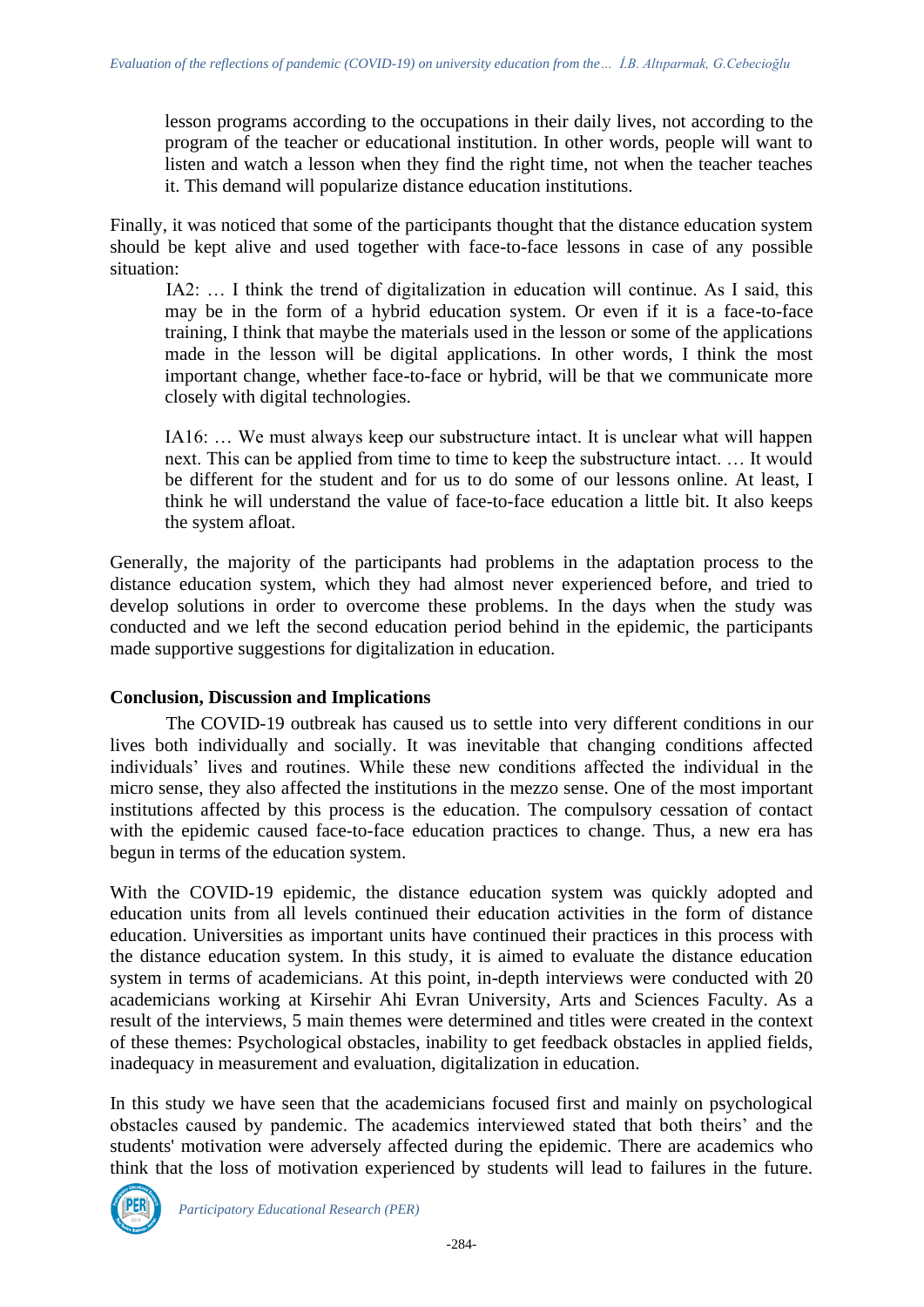When the motivation situation is evaluated in terms of academicians, there are discourses that the epidemic creates mood disorders such as psychological extreme fear and anxiety in individuals, and as a result, their working life and motivation are adversely affected. As a matter of fact, Sayan's (2020, p. 117-118) study titled 'Evaluation of the Views of Faculty Members on Distance Education in the Process of the COVID-19 Pandemic' similarly states that academicians do not like to teach online, and that they have difficulties in motivation and communication with students.

Knowledge as a system in which the flow of information takes place between education, instructor and learner has changed shape with the pandemic, and has turned into a process where one-way interaction with the internet and students takes place within a certain period of time. Lack of communication problem constitutes a problem area for all academicians. The biggest concern and problem of academics is not being able to communicate with the student and not getting feedback from the student. Desiring to supervise students' participation in classes and attempts to encourage students to participate more actively are other issues emphasized by academics.

As academics mentioned, another point where the distance education system lacks is about applied courses. Courses with applications and activities carried out within the scope of the course (excursions, fieldwork, and alike) could not be carried out in this period. Especially for courses in which laboratory work is carried out, distance education creates a completely different problem area. As a matter of fact, in the study of Kaya, Akyol, Özbek, and Pepeler (2017, p. 1624) titled 'The Opinions of Academics of the Department of Educational Sciences on the Application of Distance Education in Graduate Education Programs', it was stated that distance education is more efficient than face-to-face education conducted in the traditional sense. Topics such as the inadequacy in applied courses and the decrease in the quality of education have come to the fore.

As researchers from other countries (Tarkar, 2020; Tadesse and Muluye, 2020) mentioned pandemic and closure of the educational institutions affected assessments in various ways. In this study, we have also noticed that COVID-19 pandemic caused inadequacies in measurement and evaluation in our country. Along with distance education, the problems experienced in educational activities also make themselves felt in measurement and evaluation. Academicians have concerns about measuring knowledge. Problems experienced in the face of negative situations such as plagiarism and cheating have been expressed in the process, both within the scope of assignments/ projects or the exams.

Within the scope of this subject, academicians evaluated the distance education process in general and presented their suggestions for the future. As a result of the interviews, although the points where the distance education system lacks are emphasized, it has been determined that a process in which education and technological developments are integrated is considered inevitable at the last point. The importance of technology playing a role in making education and training activities richer has been mentioned. Participants such as IA7, IA17 and IA20 especially emphasized time. It was also revealed that concepts such as time and distance have changed with distance education, and this has emerged as positive features.

As a result, it has been seen that digitalization in education, which is inevitable with the developments in technology, has been integrated into the education system in a shorter time than expected with the epidemic. It can also be said that after the epidemic, the education programs will be not only face-to-face, but also in the form of a blending of face-to-face and

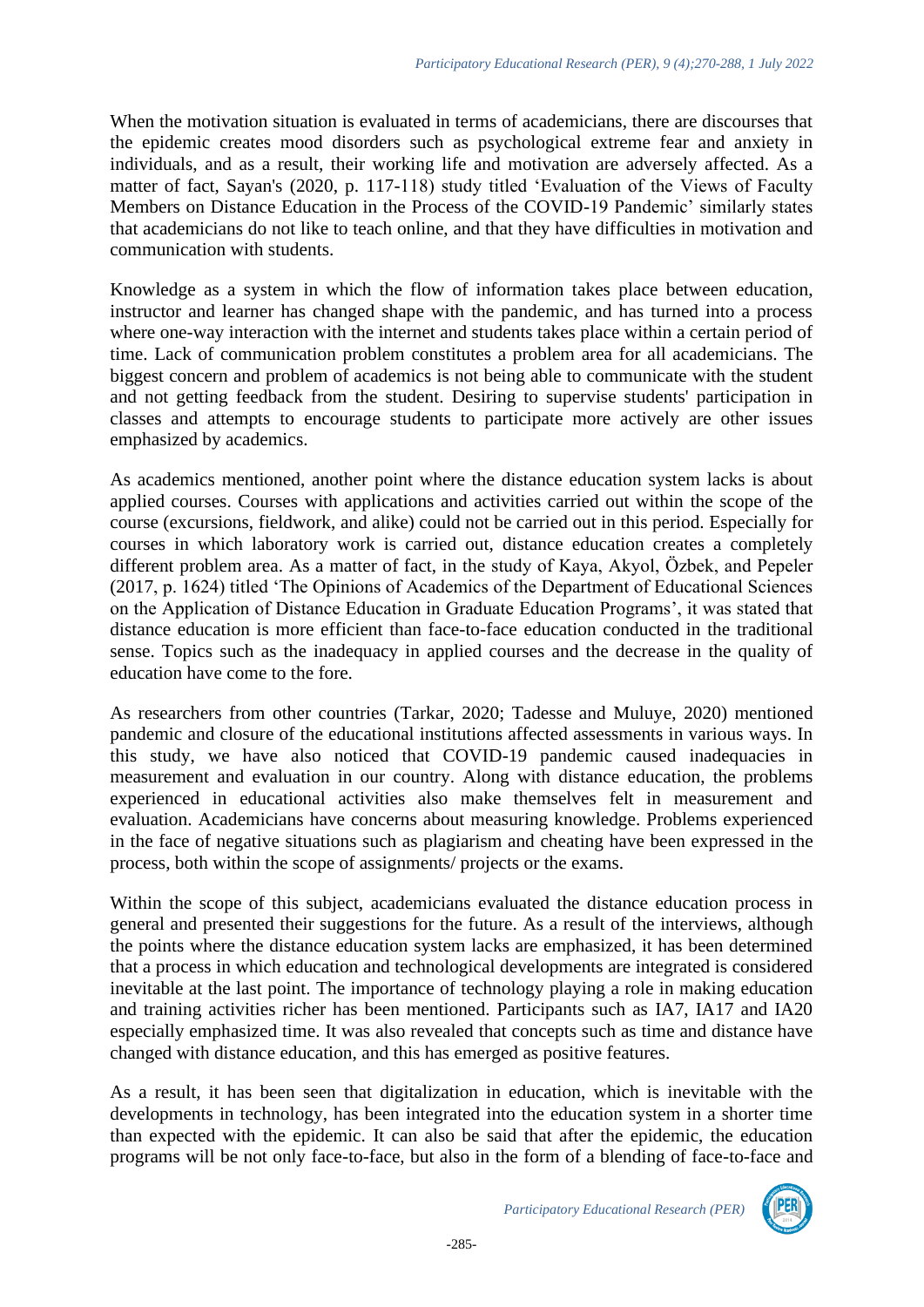online education, and this will eliminate the problems experienced with distance education. Therefore, in order to be prepared for any kind of problems in the future, firstly the negative aspects of distance educations should be found out with the relevant studies and developed further. Later, hybrid type of education should be applied at all levels of the current education system.

## **References**

- Adıyaman, Z. (2001). "Foreign Language Teaching through Distance Education." *The Turkish Online Journal of Educational Technology Tojet,* 1(11), 92-97.
- Barua, A. (2020). "The Impact of COVID-19 Pandemic: Education Sector of Bangladesh." [http://bipss.org.bd/pdf/The%20impact%20of%20COVID-19%20Pandemic-](http://bipss.org.bd/pdf/The%20impact%20of%20COVID-19%20Pandemic-Education%20sector%20of%20Bangladesh.pdf)[Education%20sector%20of%20Bangladesh.pdf,](http://bipss.org.bd/pdf/The%20impact%20of%20COVID-19%20Pandemic-Education%20sector%20of%20Bangladesh.pdf) DA:16<sup>th</sup> February, 2022.
- Başaran, M., Doğan, E., Karaoğlu, E., and Şahin, E. (2020). "A Study on Effectiveness of Distance Education, As a Return of Coronavirus (Covid-19) Pandemic Process." *Academia Journal of Educational Research*, 5(2), 179-209.
- Bier, H. H. (2012). Internet-Supported Multi-User Virtual and Physical Prototypes for Architectural Academic Education and Research. J. L. Moore and A. D. Benson (Ed.), In. *International Perspectives of Distance Learning in Higher Education* (p. 317-332). Croatia: Intech.
- Bozkurt, A. (2017). "The Past, Present and Future of the Distance Education in Turkey." *Journal of Open Education Practices and Research,* 3(2), 85-124.
- Bozkurt, Y., Zeybek, Z., and Aşkın, R. (2020). "Covid-19 Pandemic: Psychological Effects and Therapeutic Interventions." *Istanbul Commerce University Journal of Social Sciences, spring (Covid19-Special Supplement)*, 304-318.
- Bryman, Alan. (2008). Social Research Methods. Oxford University Press.
- Clark, J. T. (2020). Distance Education. E. Idaanza (Eds.), In *Clinical Engineering Handbook* (p. 410-415). Cambridge: Academic Press.
- Çakın, M., and Külekçi Akyavuz, E. (2020). "The Covid-19 process and its reflection on education: An analysis on teachers' opinions." *International Journal of Social Sciences and Education Research,* 6 (2), 165-186.
- Daniel, S.J. (2020). "Education and the COVID-19 Pandemic." *Prospects,* 49, 91-96.
- Dreesen, T., Akseer, S., Brossard, M., Dewan, P., Giraldo, J. P., Kamei, A., Mizunoya, S. & Ortiz, J. S. (2020). "Promising practices for equitable remote learning: Emerging lessons from COVID-19 education responses in 127 countries." Innocenti Research Brief, 2020 (10), 1-10.
- Durak, G., Çankaya, S., and İzmirli, S. (2020). "Examining the Turkish Universities' Distance Education Systems During the COVID-19 Pandemic." *Necatibey Faculty of Education, Electronic Journal of Science and Mathematics Education,* 14 (1), 787- 809.
- Egger, D., Miguel, E., Warren, S. S., Shenoy, A., Collins, E., Karlan, D., … and Vernot, C. (2021). "Falling Living Standards during the COVID-19 Crisis: Quantitative Evidence from Nine Developing Countries." *Science advances,* 7(6), 1-12.
- Eken, Ö., Tosun, N., and Tuzcu Eken, D. (2020). "Urgent and Compulsory Move to Distance Education upon Covid-19: A General Evaluation". *Journal of National Education,* 49(1), 113-128.
- Gautam, D. K., and Gautam, P. K. (2021). "Transition to Online Higher Education during COVID-19 Pandemic: Turmoil and Way forward to Developing Country of South Asia-Nepal." *Journal of Research in Innovative Teaching & Learning*, 14(1), 93-111.



*Participatory Educational Research (PER)*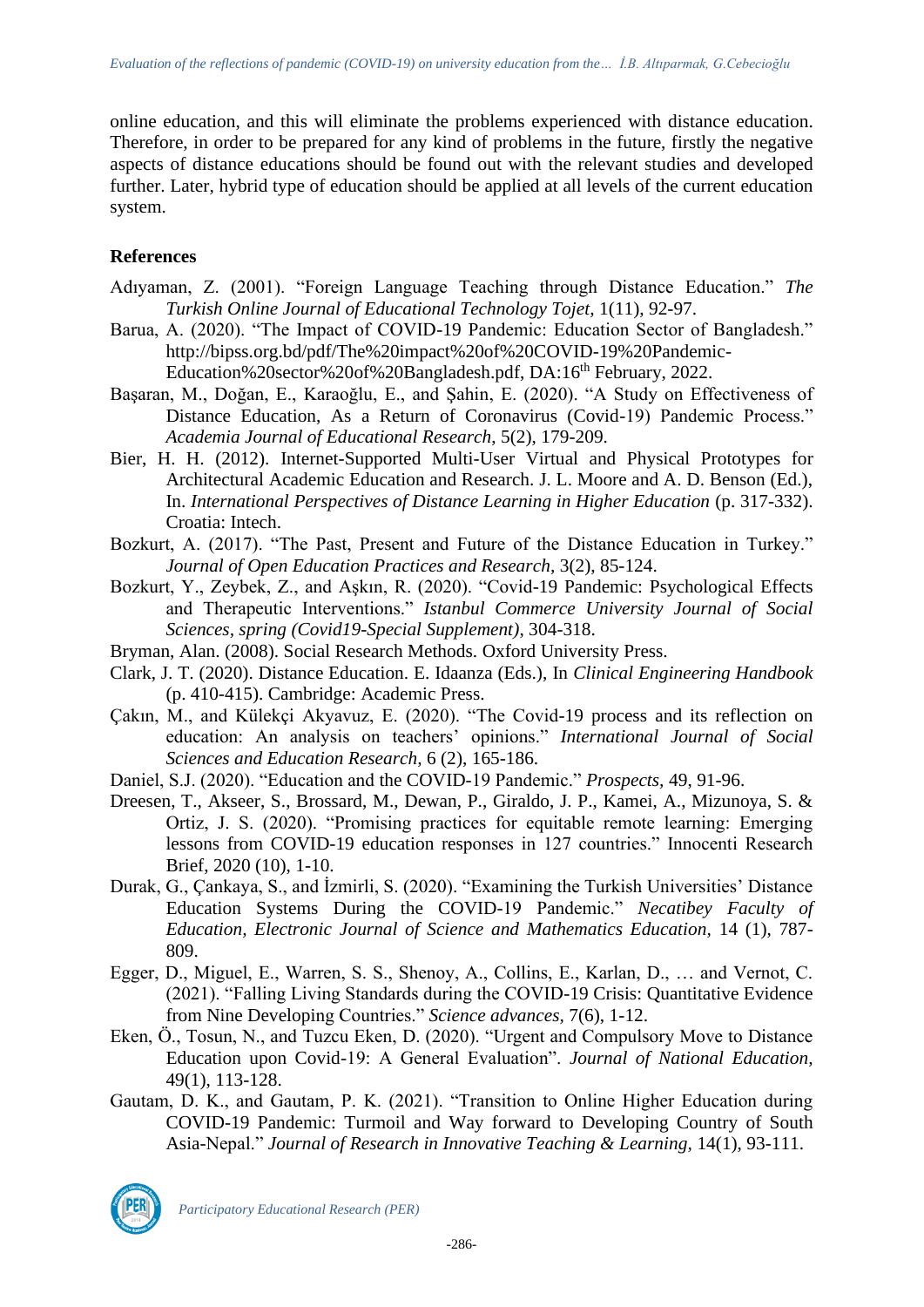- Gerard, F., Imbert, C., and Orkin, K. (2020). "Social Protection Response to the COVID-19 Crisis: Options for Developing Countries." *Oxford Review of Economic Policy,* 36(1), 281-296.
- Gunawardena, C. N., and McIsaac, M. S. (2013). Distance Education. J. M. Spector, M. D. Merril, M. J. Bishop (Ed.), In *Handbook of Research on Educational Communications and Technology* (p. 355-395). England: Routledge.
- Hebebci, M. T., Bertiz, Y., and Alan, S. (2020). "Investigation of Views of Students and Teachers on Distance Education Practices during the Coronavirus (COVID-19) Pandemic." *International Journal of Technology in Education and Science*, 4(4), 267- 282.
- Imran, N., Zeshan, M., and Pervaiz, Z. (2020). "Mental Health Considerations for Children & Adolescents in COVID-19 Pandemic." *Pakistan Journal of Medical Sciences,*  36(COVID19-S4), 67-72.
- Irfan, M., Kusumaningrum, B., Yulia, Y., and Widodo, S. A. (2020). "Challenges during the Pandemic: Use of E-learning in Mathematics Learning in Higher Education." *Infinity Journal,* 9(2), 147-158.
- Karadağ, E., and Yücel, C. (2020). "Distance Education at Universities during the Novel Coronavirus Pandemic: An Analysis of Undergraduate Students' Perceptions." *Journal of Higher Education,* 10(2), 181-192.
- Kaya, M., Çitil Akyol, C., Özbek, R., and Pepeler, E. (2017). "Views of Academicians in 'Department of Educational Sciences' about 'Distance Education Application' at Post-Graduate Education Programs." *Electronic Journal of Social Sciences,* 16, 1616-1627.
- Koçoğlu, E., and Tekdal, D. (2020). "Analysis of Distance Education Activities Conducted during Covid-19 Pandemic." *Academic Journals,* 15(9), 536-543.
- Kuckartz, U. (2014). *Qualitative Text Analysis*. London: Sage Publications.
- Kurnaz, E., and Serçemeli, M. (2020). "A Research on Students' Perspectives to Distance Education and Distance Accounting Education in the Covid-19 Pandemic Period." *International Journal of Social Sciences Academic Researches,* (3), 262-288.
- Kuş, E. (2006). *Sosyal Bilimlerde Bilgisayar Destekli Veri Analizi (Computer Aided Data Analysis in Social Sciences).* Ankara: Anı Publishing.
- Küçükali, A., and Çınar, O. (2020). "Covid-19 Perception of Academicians." *Journal of Graduate School of Social Sciences,* 24(4), 1633-1654.
- Neuman, L. W. (2007). *Social Research Methods: Qualitative and Quantitative Approaches*  (S. Özge, Trans.). İstanbul: Yayın Odası Publishing.
- Özer, M. (2020). "Educational Policy Actions by the Ministry of National Education in The Times of COVID-19 Pandemic in Turkey." *Kastamonu Education Journal*, 28(3), 1124-1129.
- Piryani, R. M., Piryani, S., Piryani, S., Shankar, P. R., … and Shakya, D. R. (2020). "Impact of COVID-19 Pandemic on Medical Education: Challenges and Opportunities for Medical Educators in South Asia." *Journal of BP Koirala Institute of Health Sciences,*  3(1), 28-38.
- Rashid, S., and Yadav, S. S. (2020). "Impact of Covid-19 Pandemic on Higher Education and Research." *Indian Journal of Human Development,* 14(2), 340-343.
- Sarı, T., and Nayır, F. (2020). "Education in the Pandemic Period: Challenges and Opportunities." *Turkish Studies*, 15(4), 959-975.
- Sayan, H. (2020). "Assessment of Faculty Members' Views on Distance Education during the COVID-19 Pandemic Process." *AJIT-e: Online Academic Journal of Information Technology,* 11(42), 100-122.